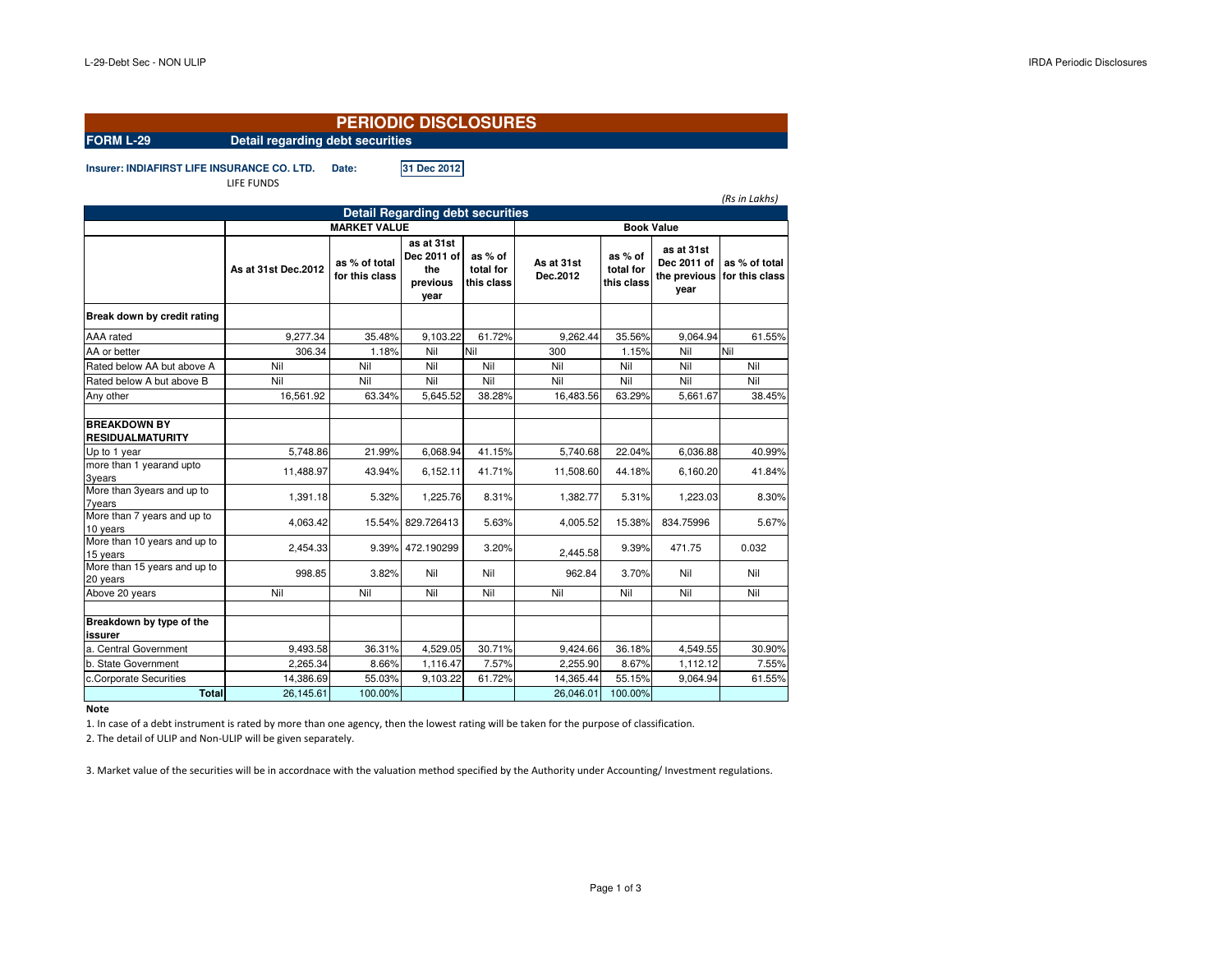| <b>PERIODIC DISCLOSURES</b>                        |                                  |                                 |                                                      |                                    |                        |                                    |                                   |                                              |  |
|----------------------------------------------------|----------------------------------|---------------------------------|------------------------------------------------------|------------------------------------|------------------------|------------------------------------|-----------------------------------|----------------------------------------------|--|
| <b>FORM L-29</b>                                   | Detail regarding debt securities |                                 |                                                      |                                    |                        |                                    |                                   |                                              |  |
| <b>Insurer: INDIAFIRST LIFE INSURANCE CO. LTD.</b> | <b>PGA FUNDS</b>                 | Date:                           | 31 Dec 2012                                          |                                    |                        |                                    |                                   | (Rs in Lakhs)                                |  |
|                                                    |                                  |                                 | <b>Detail Regarding debt securities</b>              |                                    |                        |                                    |                                   |                                              |  |
|                                                    | <b>MARKET VALUE</b>              | <b>Book Value</b>               |                                                      |                                    |                        |                                    |                                   |                                              |  |
|                                                    | As at 31st Dec.2012              | as % of total<br>for this class | as at 31st<br>Dec 2011 of<br>the<br>previous<br>year | as % of<br>total for<br>this class | As at 31st<br>Dec.2012 | as % of<br>total for<br>this class | as at 31st<br>Dec 2011 of<br>year | as % of total<br>the previous for this class |  |
| Break down by credit rating                        |                                  |                                 |                                                      |                                    |                        |                                    |                                   |                                              |  |
| AAA rated                                          | 29,506.41                        | 35.06%                          | 4,611.69                                             | 0.47                               | 29,071.12              | 35.05%                             | 4,609.33                          | 0.47                                         |  |
| AA or better                                       | 7,136.55                         | 8.48%                           | 700.00                                               | 0.07                               | 6,908.73               | 8.33%                              | 700.00                            | 0.07                                         |  |
| Rated below AA but above A                         | $\mathbf 0$                      | Nil                             | Nil                                                  | Nil                                | 0                      | Nil                                | Nil                               | Nil                                          |  |
| Rated below A but above B                          | $\Omega$                         | Nil                             | Nil                                                  | Nil                                | $\Omega$               | Nil                                | Nil                               | Nil                                          |  |
| Any other                                          | 47,522.88                        | 56.46%                          | 4,450.84                                             | 0.46                               | 46,962.90              | 56.62%                             | 4,446.18                          | 0.46                                         |  |
| <b>BREAKDOWN BY</b><br><b>RESIDUALMATURITY</b>     |                                  |                                 |                                                      |                                    |                        |                                    |                                   |                                              |  |
| Up to 1 year                                       | 4,214.82                         | 5.01%                           | 149.17                                               | 0.02                               | 4,186.44               | 5.05%                              | 146.51                            | 0.02                                         |  |
| more than 1 yearand upto<br>3years                 | 14,880.14                        | 17.68%                          | 2,197.32                                             | 0.23                               | 14,749.04              | 17.77%                             | 2,197.40                          | 0.23                                         |  |
| More than 3years and up to<br><b>7years</b>        | 13,753.53                        | 16.34%                          | 4,489.98                                             | 0.46                               | 13,500.58              | 16.28%                             | 4,485.43                          | 0.46                                         |  |
| More than 7 years and up to<br>10 years            | 37,822.62                        | 44.94%                          | 2,926.06                                             | 0.30                               | 37,373.37              | 45.06%                             | 2,926.17                          | 0.30                                         |  |
| More than 10 years and up to<br>15 years           | 6,766.56                         | 8.04%                           | Nil                                                  | Nil                                | 6,659.46               | 8.03%                              | Nil                               | Nil                                          |  |
| More than 15 years and up to<br>20 years           | 6.728.17                         | 7.99%                           | Nil                                                  | Nil                                | 6.473.87               | 7.81%                              | Nil                               | Nil                                          |  |
| Above 20 years                                     | Nil                              | Nil                             | Nil                                                  | Nil                                |                        | Nil                                | Nil                               | Nil                                          |  |
| Breakdown by type of the<br>issurer                |                                  |                                 |                                                      |                                    |                        |                                    |                                   |                                              |  |
| a. Central Government                              | 23.250.02                        | 27.62%                          | 2,333.00                                             | 0.24                               | 22,774.89              | 27.46%                             | 2,329.18                          | 0.24                                         |  |
| b. State Government                                | 18,843.85                        | 22.39%                          | 2,117.84                                             | 0.22                               | 18,759.01              | 22.62%                             | 2,117.00                          | 0.22                                         |  |
| c.Corporate Securities                             | 42,071.96                        | 49.99%                          | 5,311.69                                             | 0.54                               | 41,408.85              | 49.92%                             | 5,309.33                          | 0.54                                         |  |
| <b>Total</b>                                       | 84,165.83                        | 100.00%                         |                                                      |                                    | 82,942.75              | 100.00%                            |                                   |                                              |  |

**Note**

1. In case of a debt instrument is rated by more than one agency, then the lowest rating will be taken for the purpose of classification.

2. The detail of ULIP and Non-ULIP will be given separately.

3. Market value of the securities will be in accordnace with the valuation method specified by the Authority under Accounting/ Investment regulations.